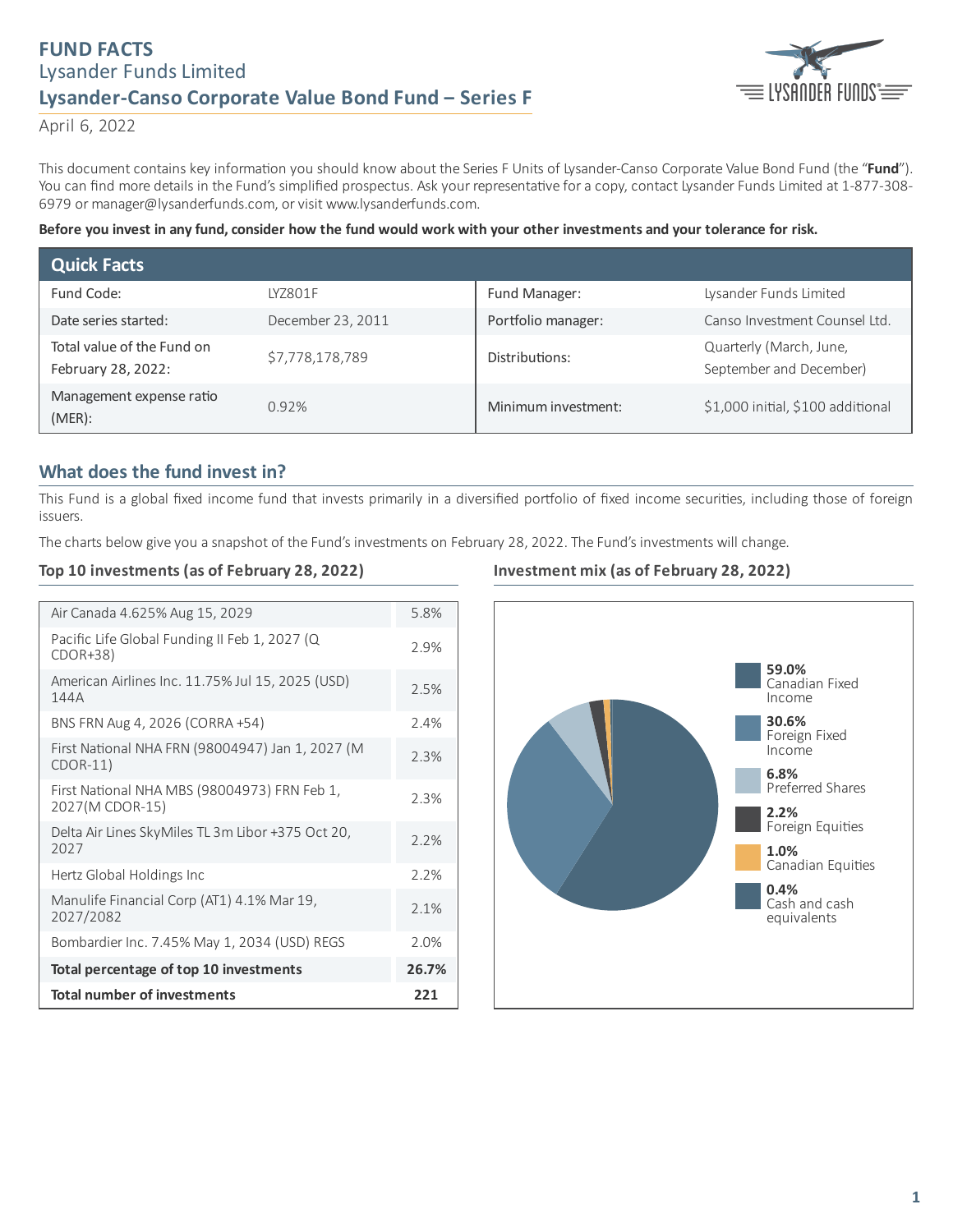# **Lysander-Canso Corporate Value Bond Fund ‒ Series F**

April 6, 2022



## **How risky is it?**

The value of the Fund can go down as well as up. You could lose money. One way to gauge risk is to look at how much a fund's returns change over time. This is called "volatility". In general, funds with higher volatility will have returns that change more over time. They typically have a greater chance of losing money and may have a greater chance of higher returns. Funds with lower volatility tend to have returns that change less over time. They typically have lower returns and may have a lower chance of losing money.

## **Risk** rating

| Lysander Funds Limited has rated the volatility of this Fund as Low. |     |        |        |           |      |
|----------------------------------------------------------------------|-----|--------|--------|-----------|------|
|                                                                      | Low | Low to | Medium | Medium to | High |
|                                                                      |     | Medium |        | High      |      |

This rating is based on how much the Fund's returns have changed

from year to year. It doesn't tell you how volatile the Fund will be in the future. The rating can change over time. A fund with a low risk rating can still lose money.

For more information about the risk rating and specific risks that can affect the Fund's returns, see the Risk section of the Fund's simplified prospectus.

### **No guarantees**

Like most mutual funds, this Fund doesn't have any guarantees. You may not get back the amount of money you invest.

## **How has the fund performed?**

This section tells you how the Series F Units of the Fund have performed over the past 10 years. Returns are after Fund expenses have been deducted. These expenses reduce the Series' returns.

#### **Year-by-year returns**

This chart shows how the Series F Units of the Fund have performed in each of the last 10 years. The Series did not drop in value in any of the 10 years. The range of returns and change from year to year can help you assess how risky the Fund has been in the past. It does not tell you how the Fund will perform in the future.



#### **Best and worst 3-month returns**

This table shows the best and worst returns for this Series of the Fund in a 3-month period over the past 10 years. The best and worst 3-month returns could be higher or lower in the future. Consider how much of a loss you could afford to take in a short period of time.

|              | <b>Return</b> | 3 months ending | If you invested \$1,000 at the beginning of the period |
|--------------|---------------|-----------------|--------------------------------------------------------|
| Best return  | 12.58%        | June 30, 2020   | Your investment would rise to \$1,125.80               |
| Worst return | $-6.27\%$     | March 31, 2020  | Your investment would drop to \$937.30                 |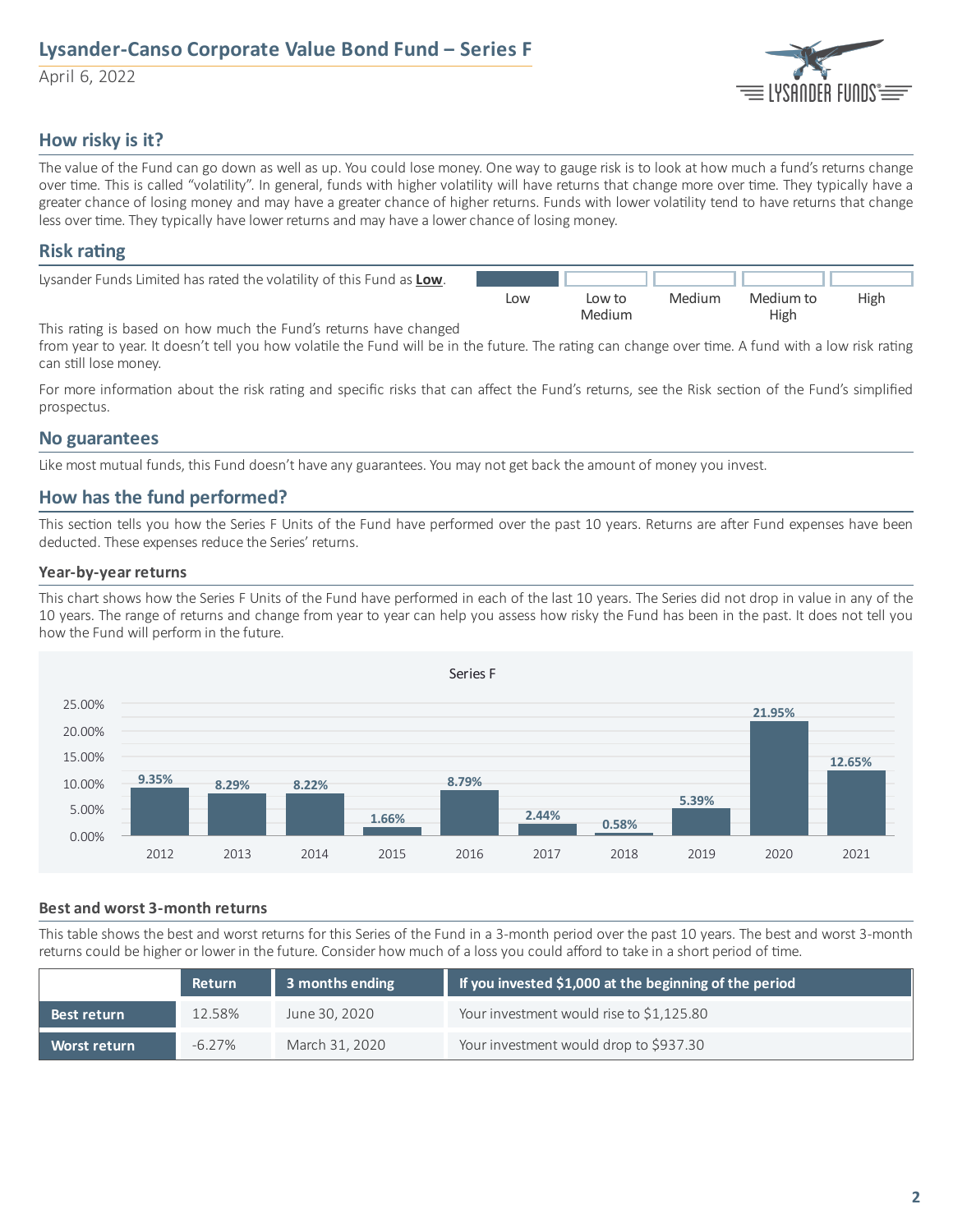# **Lysander-Canso Corporate Value Bond Fund ‒ Series F**

April 6, 2022



#### **Average return**

The annual compounded return of Series F was 7.40% since its start date. If you had invested \$1,000 in the Series F Units of the Fund on its start date of December 23, 2011, your investment would have been worth \$2,070.09 on February 28, 2022.

## **Who is the fund for?**

Investors who plan to hold this investment for the medium to long term and want to receive interest income.

### **A word about tax**

In general, you'll have to pay income tax on your share of the Fund's earnings and on taxable capital gains you realize from redeeming your investment. How much you pay depends on the tax rates that apply to you, and whether or not you hold the fund in a registered plan such as a Registered Retirement Savings Plan or a Tax-Free Savings Account.

Keep in mind that if you hold your fund in a non-registered account, fund distributions of income and taxable capital gains are included in your taxable income, whether you get them in cash or have them reinvested.

## **How much does it cost?**

The following tables show the fees and expenses you could pay to buy, own and sell Series F Units of the Fund. The fees and expenses – including any commissions – can vary among series of a fund and among funds. Higher commissions can influence representatives to recommend one investment over another. Ask about other funds and investments that may be suitable for you at a lower cost.

#### **Sales charges**

No sales charges apply when you purchase Series F Units of the Fund. However, investors in this Series generally pay their representative's firm an asset-based fee as part of a fee-based program offered through that firm.

#### **Fund expenses**

You do not pay these expenses directly. They affect you because they reduce the Fund's returns.

As at December 31, 2021, the expenses of the Series were 0.92% of its average value. This equates to \$9.20 for every \$1,000 invested.

|                                                                                                             | Annual rate (as a % of the Fund's value) |
|-------------------------------------------------------------------------------------------------------------|------------------------------------------|
| Management expense ratio (MER) – This is the total of the Series' management fee<br>and operating expenses. | 0.92%                                    |
| <b>Trading expense ratio (TER)</b> $-$ These are the Fund's trading costs.                                  | $0.00\%$                                 |
| <b>Fund expenses</b>                                                                                        | 0.92%                                    |